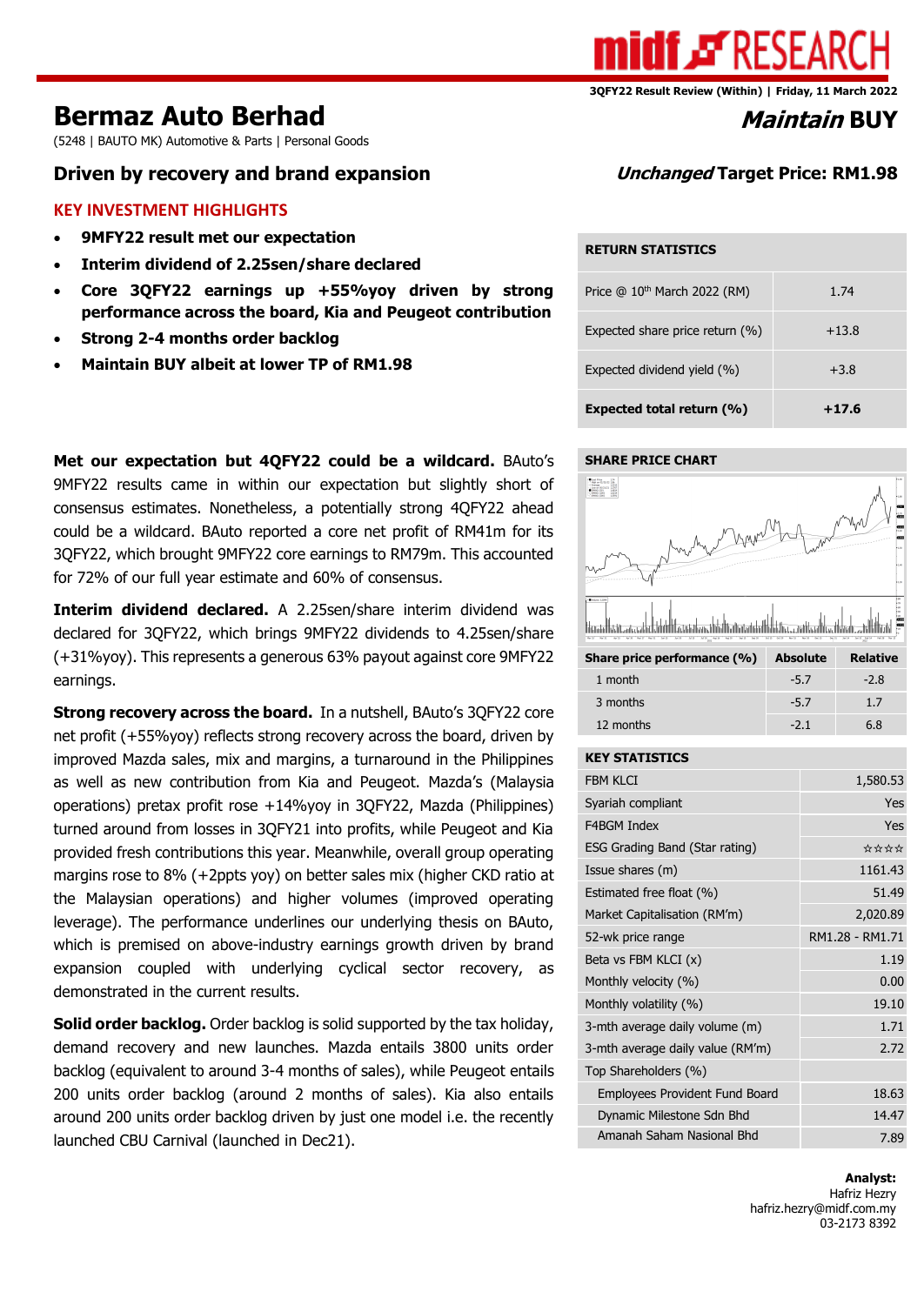

#### **INVESTMENT STATISTICS**

| <b>FYE Apr</b>          | <b>FY19</b> | <b>FY20</b> | <b>FY21</b> | <b>FY22F</b> | <b>FY23F</b> |
|-------------------------|-------------|-------------|-------------|--------------|--------------|
| Revenue (RM'm)          | 2,492.1     | 1,759.0     | 2,287.9     | 2,184.7      | 2,919.5      |
| Operating profit (RM'm) | 284.0       | 108.1       | 159.6       | 134.5        | 209.0        |
| Pre-tax Profit (RM'm)   | 342.3       | 131.8       | 172.7       | 146.6        | 230.1        |
| Core net profit (RM'm)  | 265.3       | 100.5       | 134.8       | 109.2        | 162.1        |
| FD EPS (sen)            | 22.8        | 8.6         | 11.6        | 9.4          | 13.9         |
| EPS growth (%)          | 89.4        | (62.1)      | 34.2        | (19.0)       | 48.4         |
| PER(x)                  | 7.6         | 20.2        | 15.0        | 18.6         | 12.5         |
| Net Dividend (sen)      | 21.3        | 7.5         | 6.5         | 6.6          | 7.0          |
| Dividend Yield (%)      | 12.2        | 4.3         | 3.7         | 3.8          | 4.0          |
| Source: Company MIDER   |             |             |             |              |              |

Source: Company, MIDFR

**New launches in the pipeline.** The CKD Kia Carnival is on track for launch in May22, while a slew of other new Kia models are in the pipeline including the all new Sorento (targeted launch 3QCY22), the EV6 (3QCY22) and the all new Niro (4QCY22). The new Sportage and Seltos meanwhile, are slated for launch by 2QCY23. Mazda's new launches are dominated by facelifts since early CY22. The CX8 IPM3 (facelift) is slated for launch in Jun22 while the new MX30 EV is targeted for 3QCY22. For Peugeot, upcoming new launch includes the new Landtrek (pick-up) (3QCY22) and the new e-2008 EV (4Q22). The all new ICE 2008 model was recently launch in Jan22.

### **Exhibit 1: Bermaz Auto product rollout**



Source: Company, MIDFR

**Recommendation.** We re-affirm our **BUY** call on BAuto at unchanged **TP** of **RM1.98** at this juncture. Our valuation continues to peg BAuto at 16x CY22F earnings, at 1SD above historical mean given brand expansion-driven growth and a cyclical recovery in the auto sector. The group is morphing into a multi-brand auto conglomerate following its recent brand acquisitions, which is expected to drive above-industry earnings and volume growth throughout our forecast horizon. Coupled with reasonably undemanding valuation of 12.5x FY23F PER against an expected +48%yoy earnings growth (FY23F) coupled with attractive dividend yield (3.8%-4.0%), we continue to advocate BAuto as our top sector pick. Key catalysts: (1) Sustained earnings improvement for underlying Mazda operations on normalizing margins and demand recovery, (2) A weaker JPY, (3) Rollout of new Kia models - CKDs from CY22F onwards, (4) Rollout of Peugeot 2008 CKD in Jan22', (5) Budget 2022's EV duty exemptions which may incentivize consumer take-up of EV models – BAuto is well positioned to capitalize on this with ready EV models from Kia (EV6, Niro, Sportage PHEV), Peugeot (2008 EV) and Mazda (MX30 EV).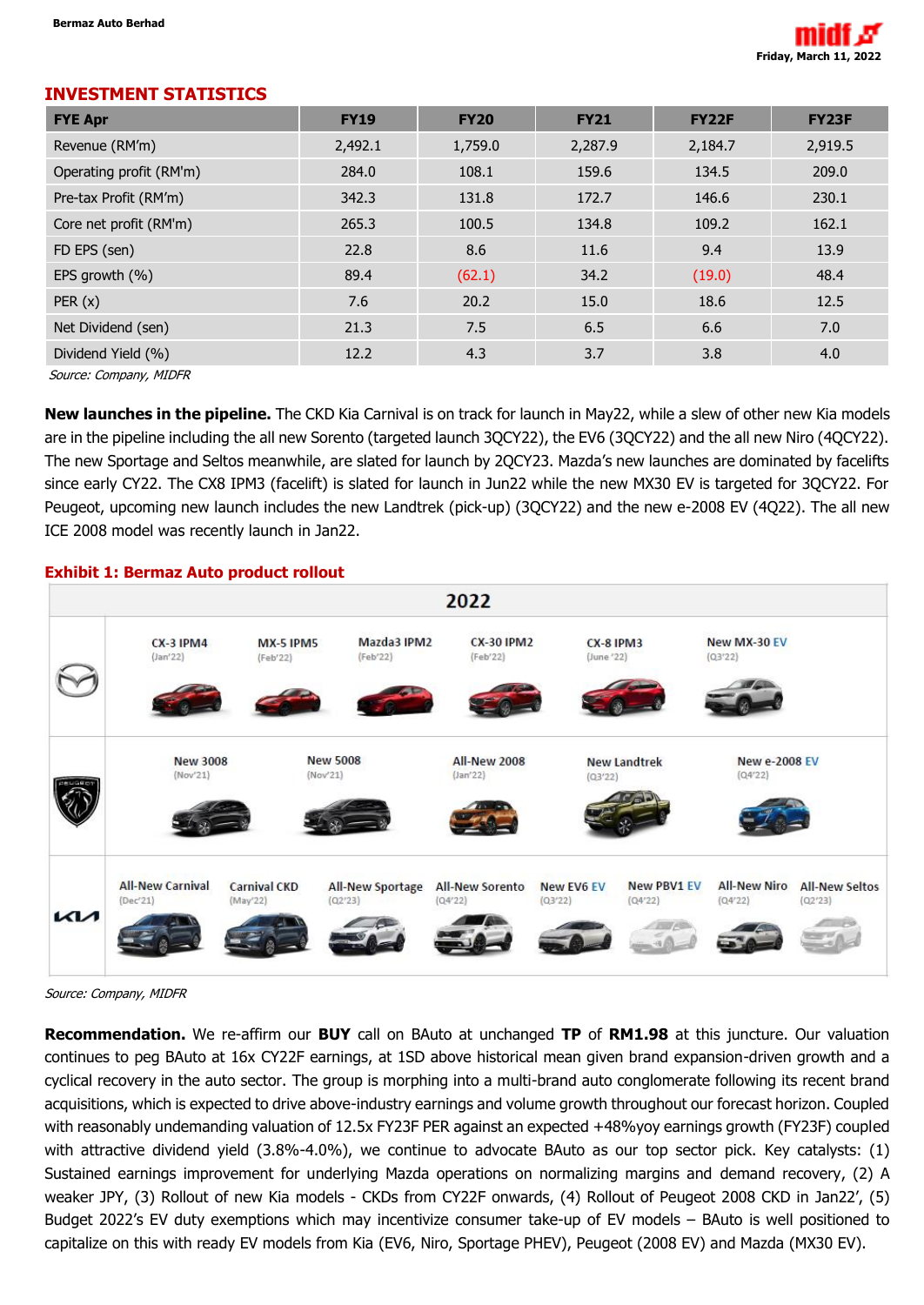# **BAUTO: 3QFY22 Result Summary**

| <b>FYE Apr (RMm)</b>         | 3Q21  | <b>2Q22</b> | <b>3Q22</b> | QoQ     | YoY      | 9M21    | <b>9M22</b> | <b>YTD</b> |
|------------------------------|-------|-------------|-------------|---------|----------|---------|-------------|------------|
| Revenue                      | 598.0 | 483.8       | 623.1       | 28.8%   | 4.2%     | 1,646.7 | 1,427.8     | $-13.3%$   |
| <b>Operating profit</b>      | 35.6  | 31.7        | 49.6        | 56.7%   | 39.5%    | 88.1    | 97.6        | 10.9%      |
| Investment income            | 1.7   | 1.3         | 1.5         | 15.6%   | $-10.7%$ | 3.7     | 4.7         | 26.1%      |
| Finance cost                 | (2.4) | (2.4)       | (2.6)       | 10.8%   | 7.2%     | (9.7)   | (7.8)       | $-20.2%$   |
| Associates                   | 7.4   | 2.9         | 6.6         | 124.9%  | $-10.7%$ | 7.2     | 8.6         | 19.6%      |
| Pretax profit                | 42.2  | 33.5        | 55.1        | 64.3%   | 30.6%    | 89.2    | 103.1       | 15.6%      |
| Tax                          | (9.6) | (8.6)       | (12.4)      |         |          | (23.5)  | (25.2)      | 6.9%       |
| PAT                          | 32.6  | 24.9        | 42.7        | 71.4%   | 31.2%    | 65.7    | 78.0        | 18.7%      |
| MI                           | (0.5) | (1.1)       | 2.0         | 280.0%  | $-92.0%$ | (1.4)   | $1.0\,$     | 167.7%     |
| Net profit                   | 33.1  | 26.0        | 40.7        | 56.3%   | 23.1%    | 67.1    | 77.0        | 14.8%      |
| Core net profit              | 33.7  | 26.5        | 41.1        | 54.9%   | 22.1%    | 69.3    | 78.5        | 13.3%      |
|                              |       |             |             |         |          |         |             |            |
| Core EPS (sen)               | 2.89  | 2.28        | 3.53        | 54.9%   | 22.1%    | 5.95    | 6.74        | 13%        |
| GDPS (sen)                   | 1.50  | 1.50        | 2.25        | 50.0%   | 50.0%    | 3.25    | 4.25        | 31%        |
|                              |       |             |             |         |          |         |             |            |
| Operating margin             | 6.0%  | 6.5%        | 8.0%        |         |          | 5.3%    | 6.8%        |            |
| Pretax margin                | 7.1%  | 6.9%        | 8.8%        |         |          | 5.4%    | 7.2%        |            |
| Core net profit margin       | 5.6%  | 5.5%        | 6.6%        |         |          | 4.2%    | 5.5%        |            |
| Tax rate                     | 22.8% | 25.7%       | 22.5%       |         |          | 26.4%   | 24.4%       |            |
|                              |       |             |             |         |          |         |             |            |
| Mazda TIV (Malaysia, units)  | 3,596 | 2,699       | 3,169       | 17.4%   | $-11.9%$ | 9,779   | 7,487       | $-23.4%$   |
|                              |       |             |             |         |          |         |             |            |
| Malaysia revenue (RMm)       | 549.9 | 449.6       | 580.4       | 29.1%   | 5.5%     | 1,530.0 | 1,300.6     | $-15.0%$   |
| Philippines revenue (RMm)    | 48.1  | 34.2        | 42.8        | 25.0%   | $-11.1%$ | 116.7   | 127.1       | 8.9%       |
|                              |       |             |             |         |          |         |             |            |
| Malaysia EBIT (RMm)          | 36.4  | 31.0        | 48.7        | 57.4%   | 33.7%    | 86.9    | 95.1        | 9.5%       |
| Philippines EBIT (RMm)       | 0.0   | 1.2         | 1.1         | $-2.9%$ | 3396.9%  | 2.0     | 3.4         | 72.0%      |
|                              |       |             |             |         |          |         |             |            |
| Malaysia EBIT margin         | 6.6%  | 6.9%        | 8.4%        |         |          | 5.7%    | 7.3%        |            |
| Philippines EBIT margin      | 0.1%  | 3.4%        | 2.6%        |         |          | 1.7%    | 2.7%        |            |
|                              |       |             |             |         |          |         |             |            |
| BAP (P'pines) volume (units) | 352   | 215         | 336         | 56.3%   | $-4.5%$  | 811     | 866         | 6.8%       |
| MMSB volume (units)          | 3,242 | 2,341       | 2,766       | 18.2%   | $-14.7%$ | 5,940   | 6,536       | 10.0%      |
| Inokom volume (units)        | 4,736 | 5,411       | 8,380       | 54.9%   | 76.9%    | 12,495  | 16,034      | 28.3%      |

Source: Company, MIDFR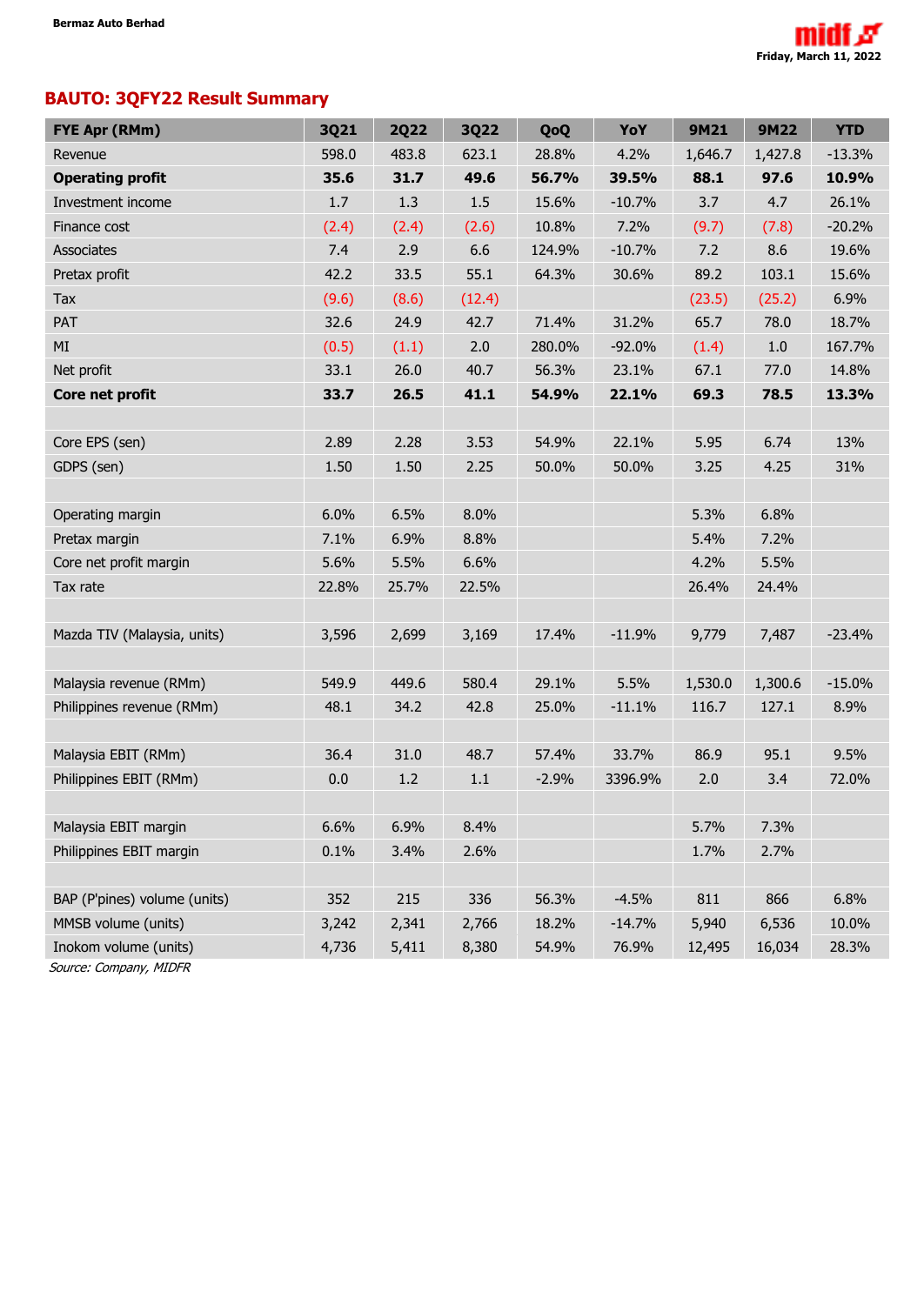

# **BAUTO: 3QFY22 Result Summary (Pretax breakdown)**

| <b>Pretax Profit (RMm)</b>               | 3Q21        | <b>2Q22</b> | 3Q22   | QoQ       | YoY       | 9M21        | <b>9M22</b> | <b>YTD</b> |
|------------------------------------------|-------------|-------------|--------|-----------|-----------|-------------|-------------|------------|
| <b>Subsidiaries:</b>                     |             |             |        |           |           |             |             |            |
| Mazda (Malaysian operations)             | 36.5        | 33.7        | 41.6   | 23.2%     | 13.9%     | 83.0        | 90.0        | 8.4%       |
| Peugeot (Malaysian operations)           | 0.0         | $-3.6$      | 0.9    | $-124.6%$ | <b>NA</b> | 0.0         | $-2.6$      | <b>NA</b>  |
| Kia (Malaysian operations)               | 0.0         | $-0.9$      | 4.5    | $-607.8%$ | <b>NA</b> | 0.0         | 3.4         | <b>NA</b>  |
| Bermaz Auto Parts (Malaysian operations) | 0.0         | 0.6         | 0.9    | 45.5%     | <b>NA</b> | 0.0         | 1.5         | <b>NA</b>  |
| Mazda (Philippines)                      | $-0.9$      | 0.8         | 0.7    | $-2.9%$   | $-185.6%$ | $-0.6$      | 2.2         | $-448.4%$  |
| Investment holding                       | $-0.8$      | $-0.0$      | 0.0    | $-370.0%$ | $-103.5%$ | $-0.3$      | 0.2         | $-169.2%$  |
| <b>Total operating profit</b>            | 34.9        | 30.6        | 48.6   | 58.5%     | 39.3%     | 82.1        | 94.6        | 15.2%      |
|                                          |             |             |        |           |           |             |             |            |
| <b>Associates:</b>                       |             |             |        |           |           |             |             |            |
| Mazda Malaysia Sdn Bhd                   | 4.8         | 0.1         | 5.0    | 3925.0%   | 3.8%      | 0.8         | 3.2         | 296.8%     |
| <b>Inokom Corporation</b>                | 2.5         | 2.8         | 2.2    | $-19.7%$  | $-10.7%$  | 6.3         | 6.0         | $-5.3%$    |
| Bermaz Auto Alliance                     | 0.0         | 0.0         | 0.0    | <b>NA</b> | <b>NA</b> | 0.0         | 0.1         | 71.9%      |
| Kia Malaysia Sdn Bhd                     | 0.0         | 0.0         | $-0.7$ | <b>NA</b> | <b>NA</b> | 0.0         | $-0.7$      | <b>NA</b>  |
| <b>Others</b>                            | 0.0         | 0.0         | $-0.0$ | NA!       | <b>NA</b> | 0.0         | $-0.0$      | <b>NA</b>  |
| <b>Total associate earnings</b>          | 7.4         | 2.9         | 6.6    | 124.9%    | $-10.7%$  | 7.2         | 8.6         | 19.6%      |
| <b>Total pretax profit</b>               | 42.2        | 33.5        | 55.1   | 64.3%     | 30.6%     | 89.2        | 103.1       | 15.6%      |
|                                          |             |             |        |           |           |             |             |            |
| Sales volume (units) (subsidiaries)      | 3Q21        | <b>2Q22</b> | 3Q22   | QoQ       | YoY       | 9M21        | <b>9M22</b> | <b>YTD</b> |
| Mazda (Malaysian operations)             | 3,596       | 2,699       | 3,169  | 17.4%     | $-11.9%$  | 9,779       | 7,487       | $-23.4%$   |
| Peugeot (Malaysian operations)           | $\mathbf 0$ | 133         | 283    | 112.8%    | <b>NA</b> | $\mathbf 0$ | 416         | <b>NA</b>  |
| Kia (Malaysian operations)               | $\mathbf 0$ | $\pmb{0}$   | 157    | <b>NA</b> | <b>NA</b> | $\pmb{0}$   | 157         | <b>NA</b>  |
| Mazda (Philippines)                      | 352         | 215         | 336    | 56.3%     | $-4.5%$   | 811         | 866         | 6.8%       |
| <b>Total Group</b>                       | 3,948       | 3,047       | 3,945  | 29.5%     | $-0.1%$   | 10,590      | 8,926       | $-15.7%$   |

Source: Company, MIDFR